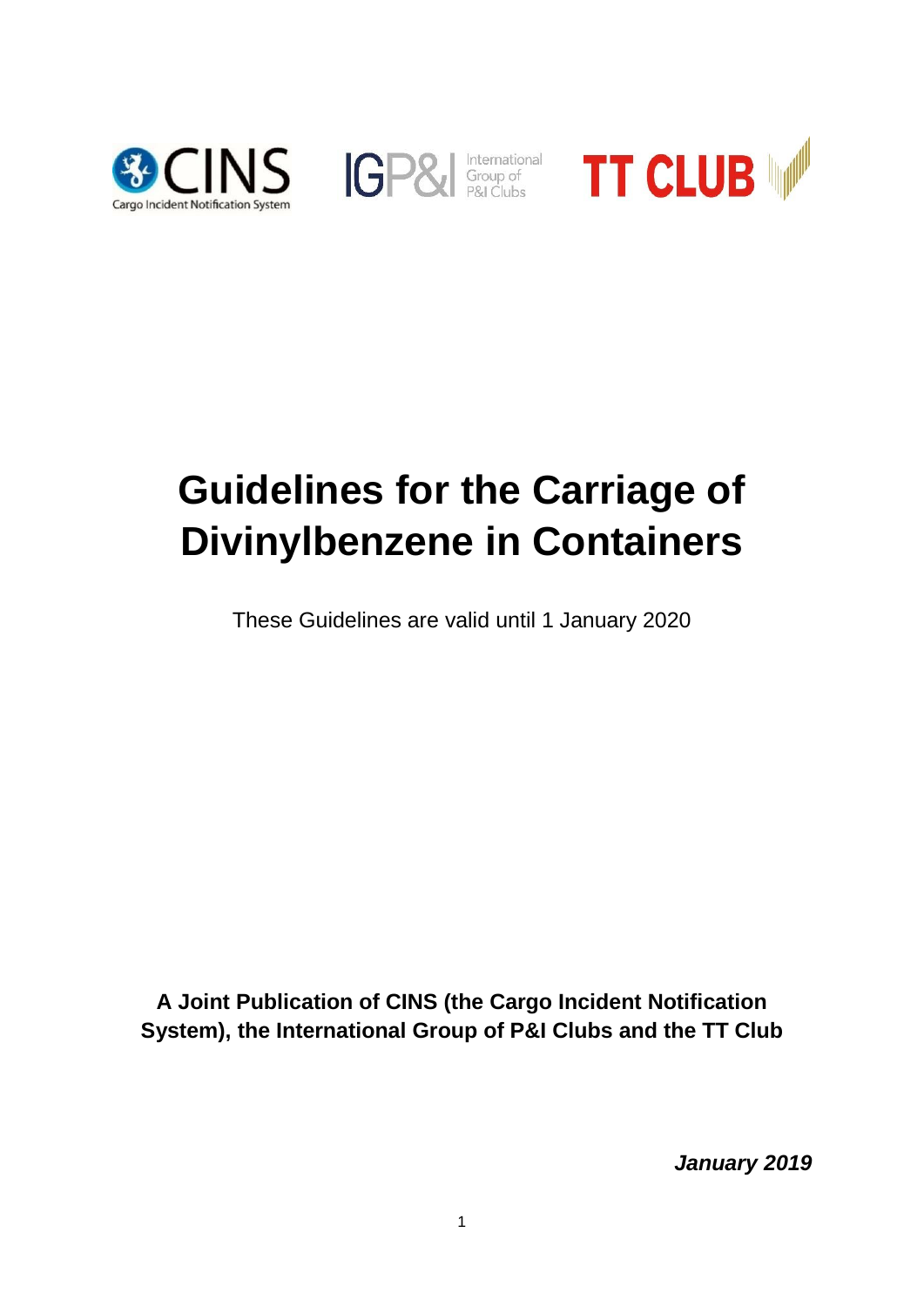# **INTRODUCTION**

# **Background**

-

The practices set out in this document are intended to improve safety during the carriage of Divinylbenzene in containers.

Divinylbenzene shall be transported in compliance with the requirements set out in the International Maritime Dangerous Goods Code (IMDG Code).

The IMO's Maritime Safety Committee has approved changes to the way polymerizing substances such as Divinylbenzene are carried. These changes are contained in amendment 39-18 of the IMDG Code, which will be mandatory from 1 January 2020, but may be applied on a voluntary basis from 1 January 2019<sup>1</sup> .

**To ensure the safe carriage of Divinylbenzene in containers before 1 January 2020 when the amended IMDG Code requirements come into force mandatorily, the practices set out below include selected provisions from the IMDG Code plus additional precautions to enhance its safe carriage.**

 $1$  The IMDG Code is mandatory and contains requirements for the safe carriage of packaged dangerous goods. It is published by the International Maritime Organization (IMO) and revised biennially. At the date of publishing these Guidelines, Amendment 38-16 to the Code is in force. Amendment 39-18 enters into force on 1 January 2020. Governments may apply Amendment 39- 18 in whole or in part on a voluntary basis from 1 January 2019.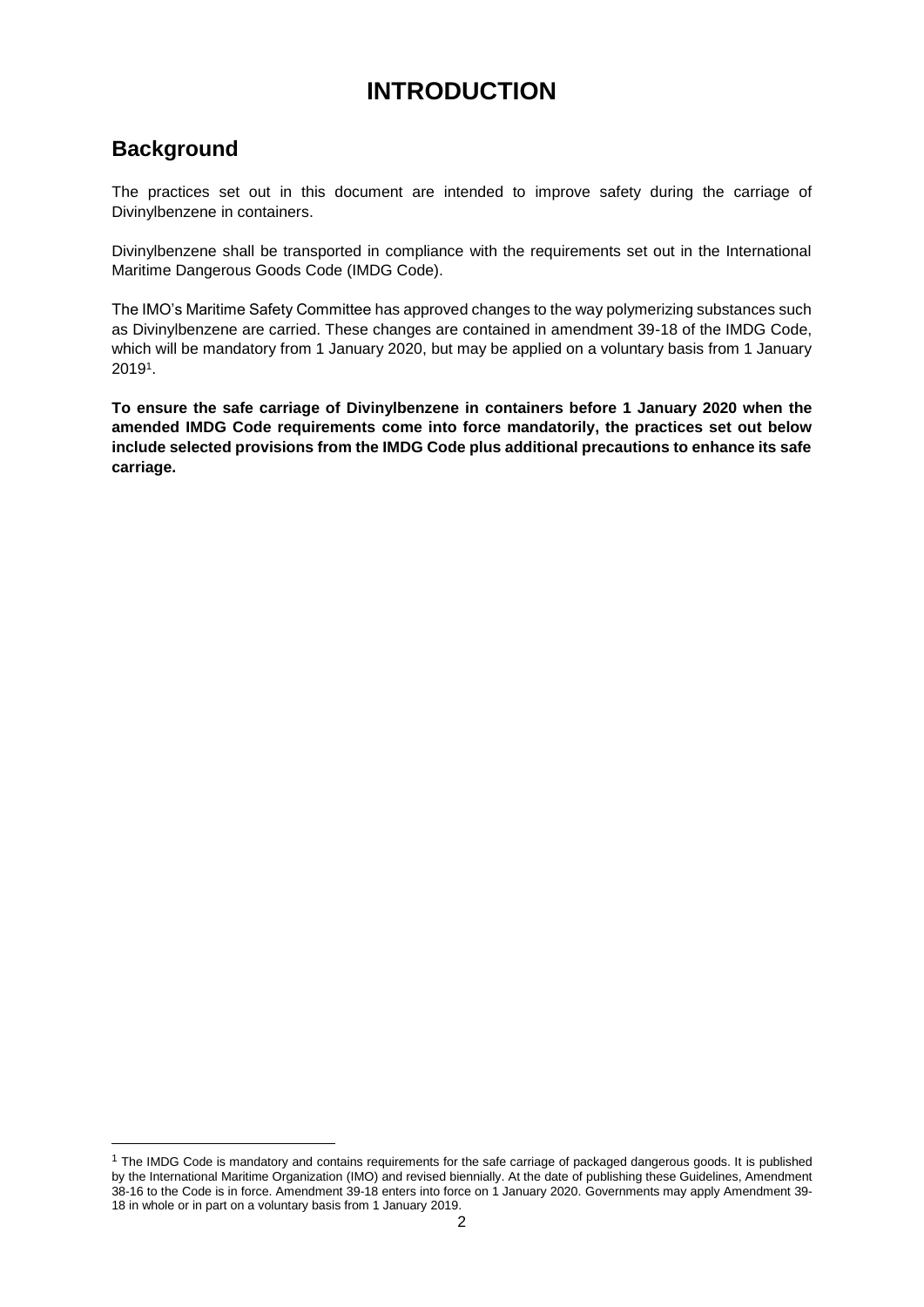# **Joint Publication of CINS, the IG of P&I Clubs and the TT Club**

## **CINS – Cargo Incident Notification System**

The Cargo Incident Notification System (CINS) is a shipping line initiative, established in 2011, with the aim of increasing safety in the supply chain, reducing the number of [cargo incidents](http://www.cinsnet.com/?page_id=63) on-board ships and highlighting the risks caused by certain cargoes and/or packing failures. Membership of CINS comprises over 80% of the world's container slot capacity. The International Group of P&I Clubs, TT Club and Exis Technologies are advisory members.

CINS provides analysis of operational information on cargo and container incidents which lead to injury or loss of life, loss or serious damage of assets, environmental concerns. Data relating to any cargo incident on-board a ship are uploaded to the CINS database. The data includes information on cargo type, nature, packaging, weight; journey (load and discharge ports); type of incident and root cause.

#### **International Group of P&I Clubs**

The thirteen principal underwriting associations which comprise the International Group, between them provide liability cover (protection and indemnity) for approximately 90% of the world's ocean-going tonnage. Each Group Club is an independent, non-profit making mutual insurance association, providing cover for its shipowner and charterer members against third party liabilities relating to the use and operation of ships. Each Club is controlled by its members through a board of directors, or committee, elected from the membership.

Clubs cover a wide range of liabilities, including loss of life and personal injury to crew, passengers and others on board, cargo loss and damage, pollution by oil and other hazardous substances, wreck removal, collision and damage to property.

# **TT Club**

TT Club is the international transport and logistics industry's leading provider of insurance and related risk management services.

Established in 1968, the Club's membership comprises ship operators, ports and terminals, road, rail and airfreight operators, logistics companies and container lessors. As a mutual insurer, the Club exists to provide its policyholders with benefits, which include specialist underwriting expertise, a world-wide office network providing claims management services, and first class risk management and loss prevention advice.

TT Club is managed by Thomas Miller.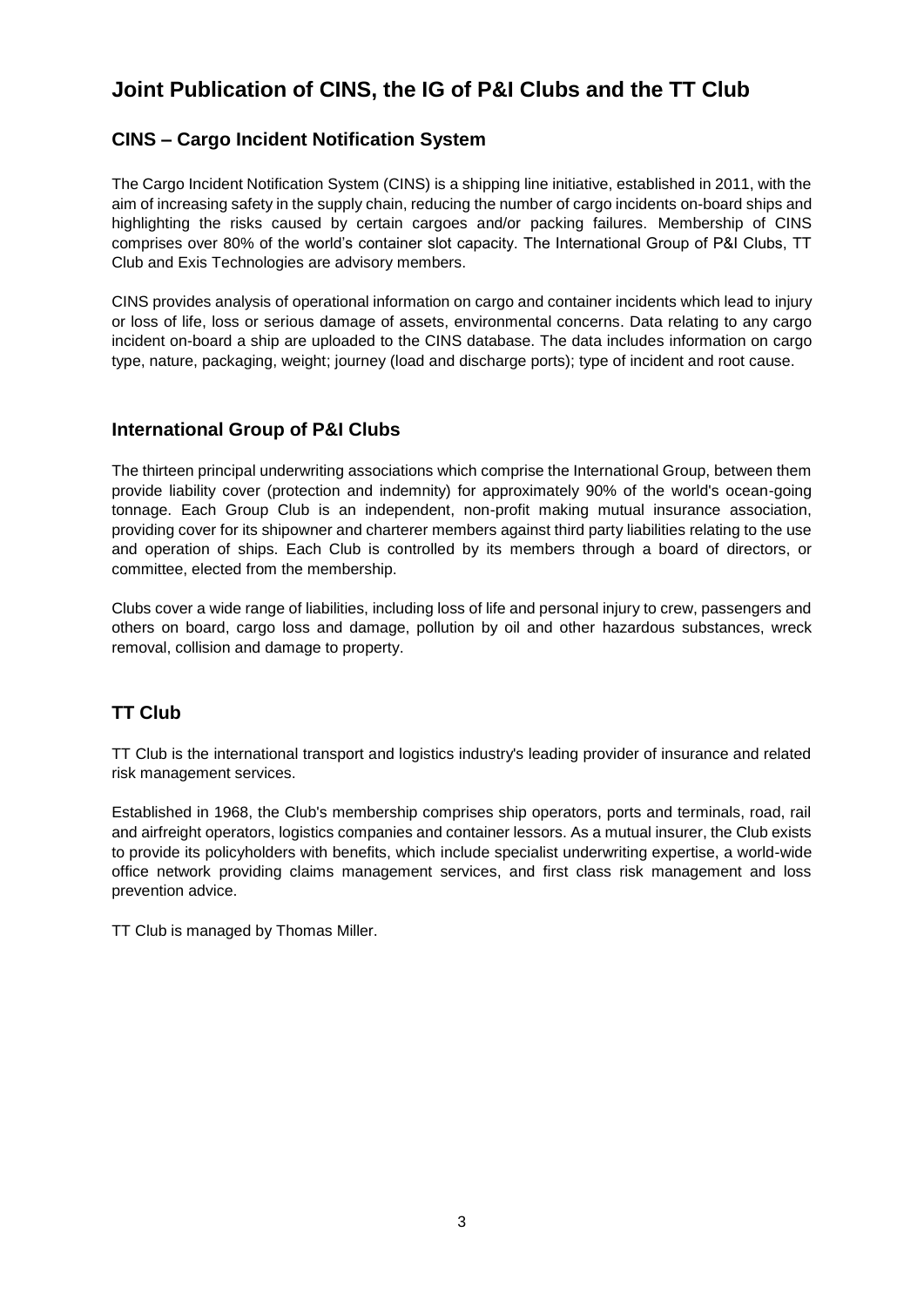# **Guidelines for the Carriage of Divinylbenzene in Containers**

# **1. CARGO ISSUES**

## **1.1. Hazardous Properties of Divinylbenzene (DVB)**

Divinylbenzene (DVB) is a liquid chemical that is prone to polymerization (a form of self-reaction). When shipped in bulk, DVB polymerization can cause a large amount of heat and flammable gas to be generated. The gas cloud can resemble smoke from a fire. If exposed to an ignition source and a specific amount of oxygen, the DVB gas may explode. Stowage of containers carrying DVB on board ships can therefore present a risk of explosion and fire.

Products with a polymerization risk generally use chemical inhibitors to prevent self-reaction taking place. With DVB, the chemical inhibitors that are most commonly used to prevent polymerization may be ineffective in preventing it under certain conditions, such as increased heat or low oxygen content. The inhibitor used with products such as DVB works for a limited period of time at a maximum temperature of about 27°C, assuming that a critical oxygen saturation is maintained.

DVB has been shipped for many years but rarely resulted in polymerization incidents. However, it is understood that, since about 2006, DVB with a higher percentage of active ingredients (increased from about 60% to 80%) has been carried in unrefrigerated tank containers, rather than in drums packed in refrigerated containers. There have since been a number of polymerization incidents, mostly ashore, particularly when DVB was shipped from warmer regions of the USA in the summer.

Following such incidents, IMDG Code amendment 38-16, which entered into mandatory force on 1 January 2018, included a new subdivision of Class 4.1 for polymerizing substances with new UN numbers. The IMO's Maritime Safety Committee has, in amendment 39-18 of the IMDG Code, approved further changes to the way polymerizing substances such as DVB are carried, which will be mandatory from 1 January 2020.

**DVB shall be transported in compliance with the requirements set out in the IMDG Code. To ensure the safe carriage of DVB in containers in advance of the mandatory application of IMDG Code amendment 39-18, the additional precautions set out below to enhance its safe carriage are strongly recommended.**

#### **1.2. Other Trade Names for DVB**

Divinylbenzene (DVB) may be improperly declared when presented for shipment. Examples of other trade names encountered have included:

Diethenylbenzene Diethylbenzene Vinylstyrene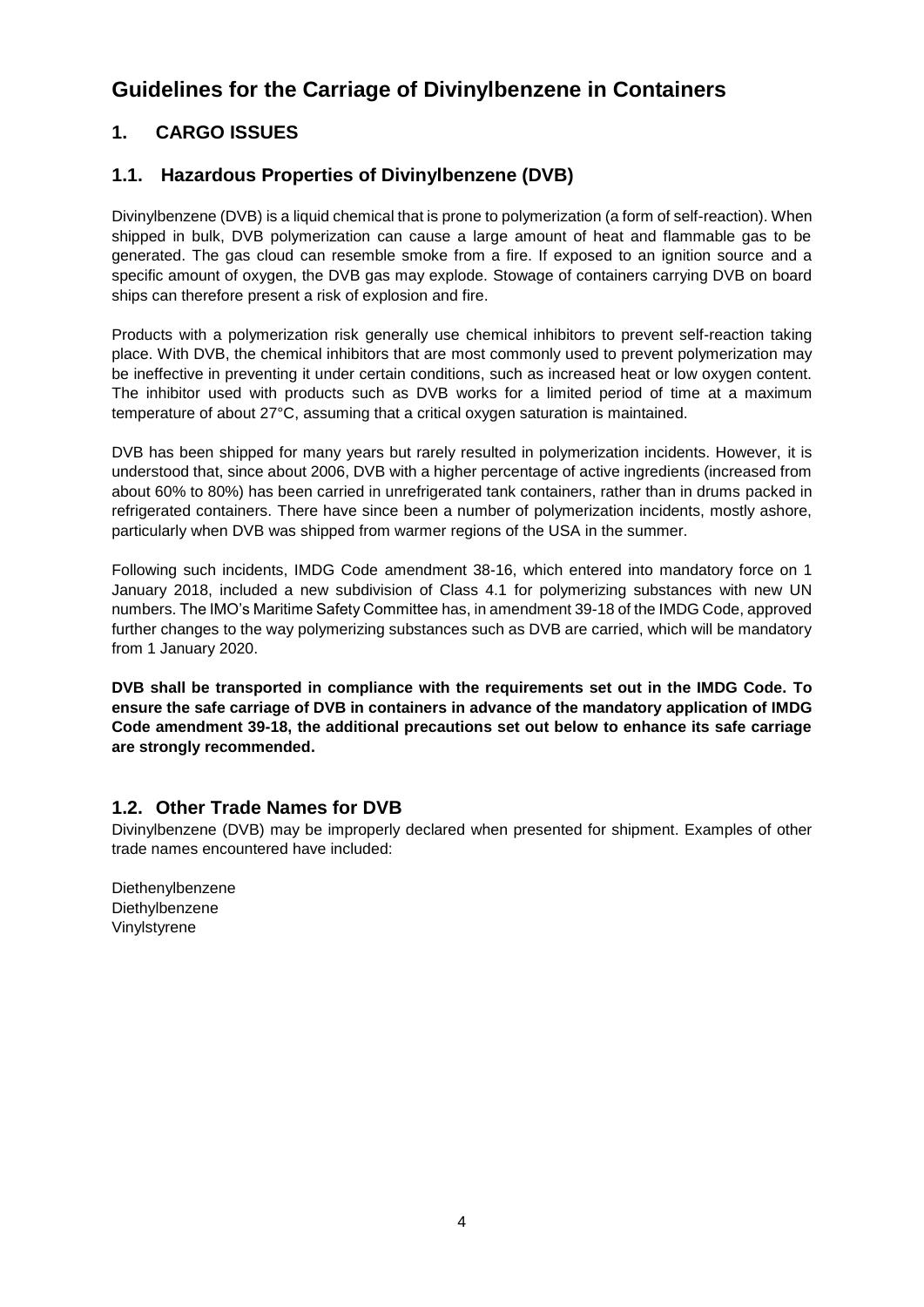# **2. CARRIAGE OF DIVINYLBENZENE IN CONTAINERS**

# **2.1. Divinylbenzene Categories**

DVB is not specifically listed in the IMDG Code but is classified under UN number 3532 and UN number 3534. These associated entries in the IMDG Code are shown below.

| <b>IMDG</b><br><b>Class</b> | <b>UN</b><br><b>Number</b> | <b>Description</b>                                                |
|-----------------------------|----------------------------|-------------------------------------------------------------------|
| Class 4.1                   | UN 3532                    | POLYMERIZING SUBSTANCE, LIQUID, STABILISED, N.O.S.                |
| Class 4.1                   | UN 3534                    | POLYMERIZING SUBSTANCE, LIQUID, TEMPERATURE<br>CONTROLLED, N.O.S. |

The IMDG Code requires that any polymerizing substances shipped in bulk in tank containers be sufficiently stabilized to prevent polymerization from occurring at bulk mean temperatures of 45ºC, with temperature control required if this cannot be accomplished using a chemical inhibitor alone.

# **2.2. DVB Carried in Containers – Temperature Controlled**

Polymerizing substances carried under UN 3534, using drums packed in a refrigerated container or a refrigerated tank container, generally use chemical inhibitors and temperature control to ensure they remain sufficiently stabilised.

# **2.3. DVB Carried in Containers – Not Temperature Controlled**

Polymerizing substances carried under UN 3532 without any temperature control, use chemical inhibitors alone to prevent polymerization taking place.

In order to identify whether DVB can be safely transported without any temperature control, Special Provision 386 of the IMDG Code, chapter 3.3, requires that a risk assessment is carried out to determine if the level of stabilization is sufficient to prevent the substance from dangerous polymerization.

The factors to be taken into consideration by the **shipper or person offering the goods for transport**  include, but are not limited to, the following:

- The capacity and geometry of the packaging, IBC or tank and the effect of any insulation present.
- The temperature of the substance when offered for transport.
- The anticipated duration of the journey (taking reasonable account of potential delays).
- The ambient temperature conditions typically encountered throughout the journey (considering the season of year and expected routing).
- The effectiveness and other properties of the stabilizer employed.
- Applicable operational controls imposed by regulation (for example, requirements to protect from sources of heat, including other cargo transported at a temperature above ambient).
- Any other relevant factors.

Transport of DVB without any temperature control therefore generally relies on the DVB being at a low enough temperature when shipped, and the total journey time to the receiver being short enough, for the chemical inhibitor to remain effective throughout the entire journey at the prevailing time of the year.

The chemical inhibitors most commonly used to prevent DVB polymerization require oxygen in order to work, and also break down and become ineffective if the DVB is exposed to temperatures above about 27º C.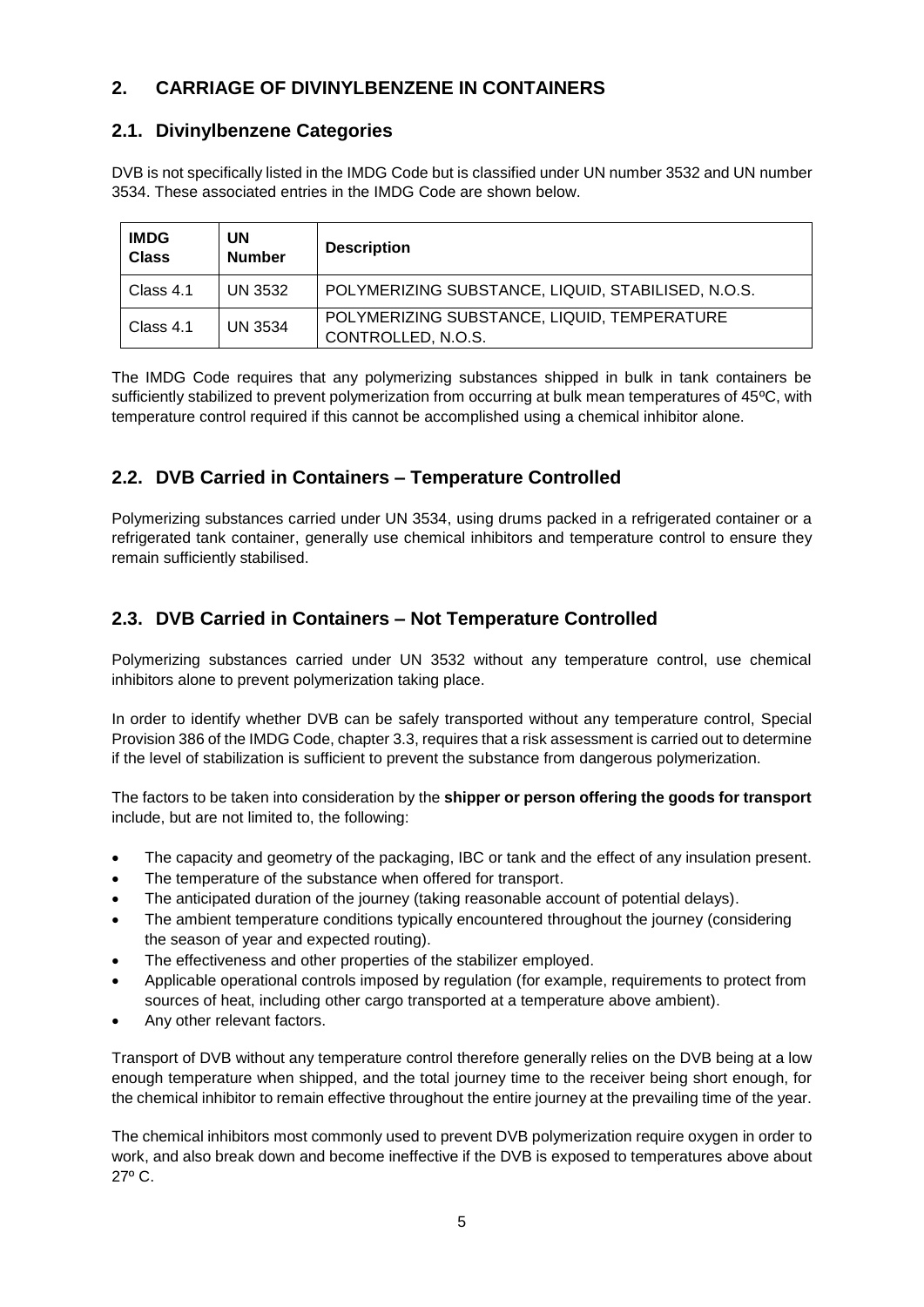The time it takes to deplete the chemical inhibitor and oxygen below a safe threshold level, allowing auto-polymerization to commence, depends on the temperature of the DVB liquid, which dictates the consumption rate of the chemical inhibitor and oxygen.

In order to transport DVB without temperature control, some DVB shippers chill the DVB before loading it into a tank container and then endeavour to arrange the land and sea transport so that the total journey time is short enough for the DVB to remain sufficiently cool to avoid polymerization.

However, if the DVB is shipped during a period of higher ambient temperatures, or if the transit time or voyage are longer than envisaged, there is a risk of polymerization occurring.

Under the changes contained in amendment 39-18 of the IMDG Code, chapter 7.3.7, the only method of temperature controlled permitted for shipments of polymerizing substances, apart from shipments on short international voyages, is the use of refrigerated equipment, regardless of the type of container used.

**In advance of the mandatory application of IMDG Code amendment 39-18 on 1 January 2020, it is strongly recommended under these guidelines that DVB is only carried in drums in a refrigerated container or in a refrigerated tank container.**

**The shipper or person offering the DVB for transport shall ensure that the carrier is presented with full and complete disclosure of information relating to all aspects of the cargo, including its preparation for transport, material parameters and assumptions that have been made, in order for the carrier to make appropriate provision for all aspects of the service to be delivered, including stowage on board the ship.**